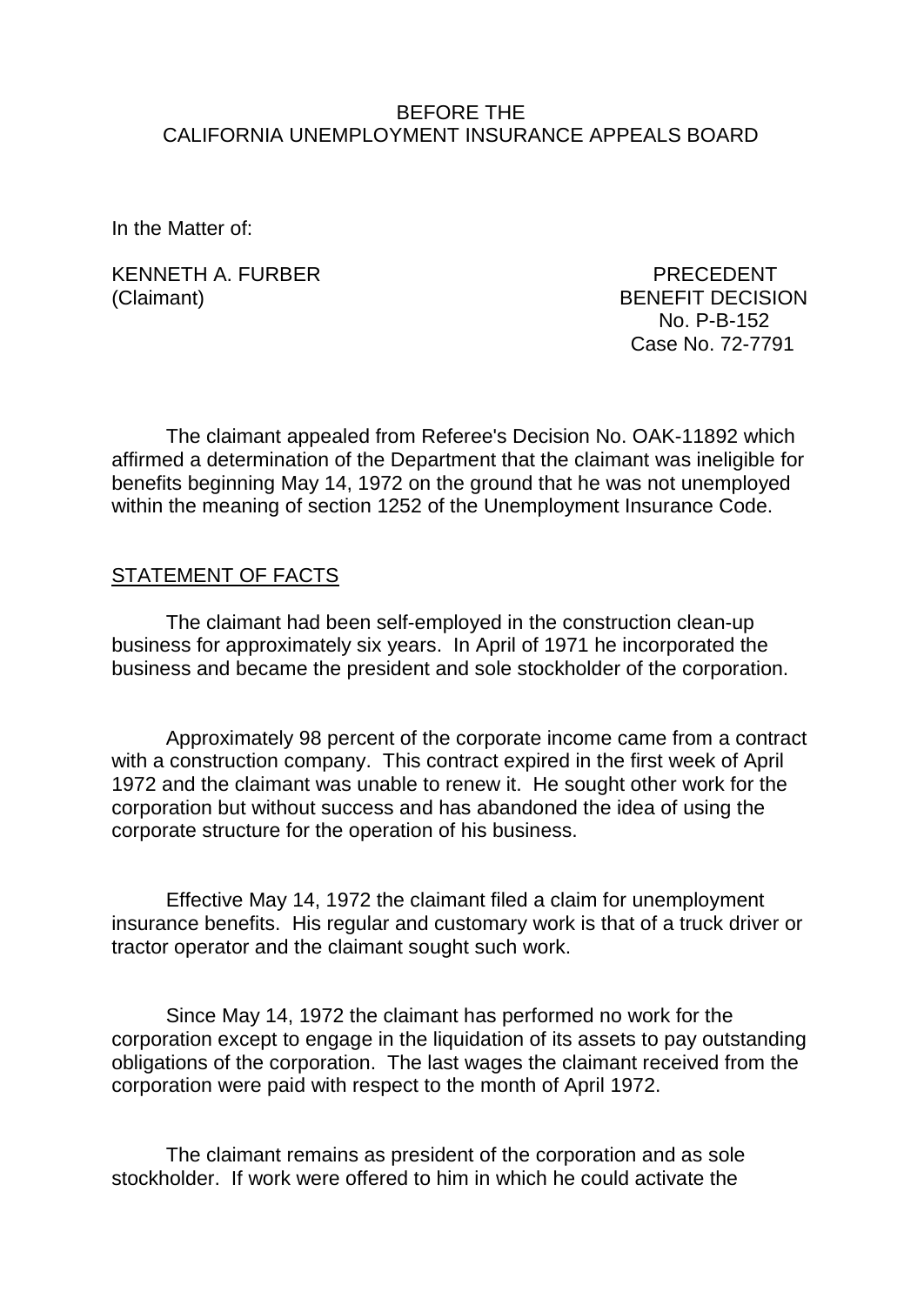corporate structure, he would accept the work and engage in business as a corporation. However, the claimant has abandoned efforts to seek work for the corporation and is seeking work for himself as an employee in his regular and customary occupations. He has disposed of most of the corporation's equipment.

## REASONS FOR DECISION

Section 1252 of the Unemployment Insurance Code provides in part as follows:

"An individual is 'unemployed' in any week during which he performs no services and with respect to which no wages are payable to him, or in any week of less than full-time work if the wages payable to him with respect to that week are less than his weekly benefit amount. . . ."

In Appeals Board Decision No. P-B-140, we considered the issue under section 1252 of the code with respect to a husband and wife who were the sole stockholders of a corporation and its corporate officers, engaged in a seasonal food concession business. The claimants had filed claims for unemployment insurance benefits during the off-season.

In that case we stated:

"In the present case the claimants control their employment. It is their decision to stop their salaries as corporate officers during the off-season. They alone determine when they will or will not work; how much they will be paid for such work; and, when and for what periods the payments will be made. Though they may engage in little or no activity on behalf of the corporation during the off-season, in their capacity as corporate officers they must be prepared at all times to take appropriate action when the affairs of the corporation so require. In fact, they are in service of the corporation as its officers during the entire calendar year. Although they receive no salary for such service during the off-season, it was their choice to be paid only during the fair and carnival season."